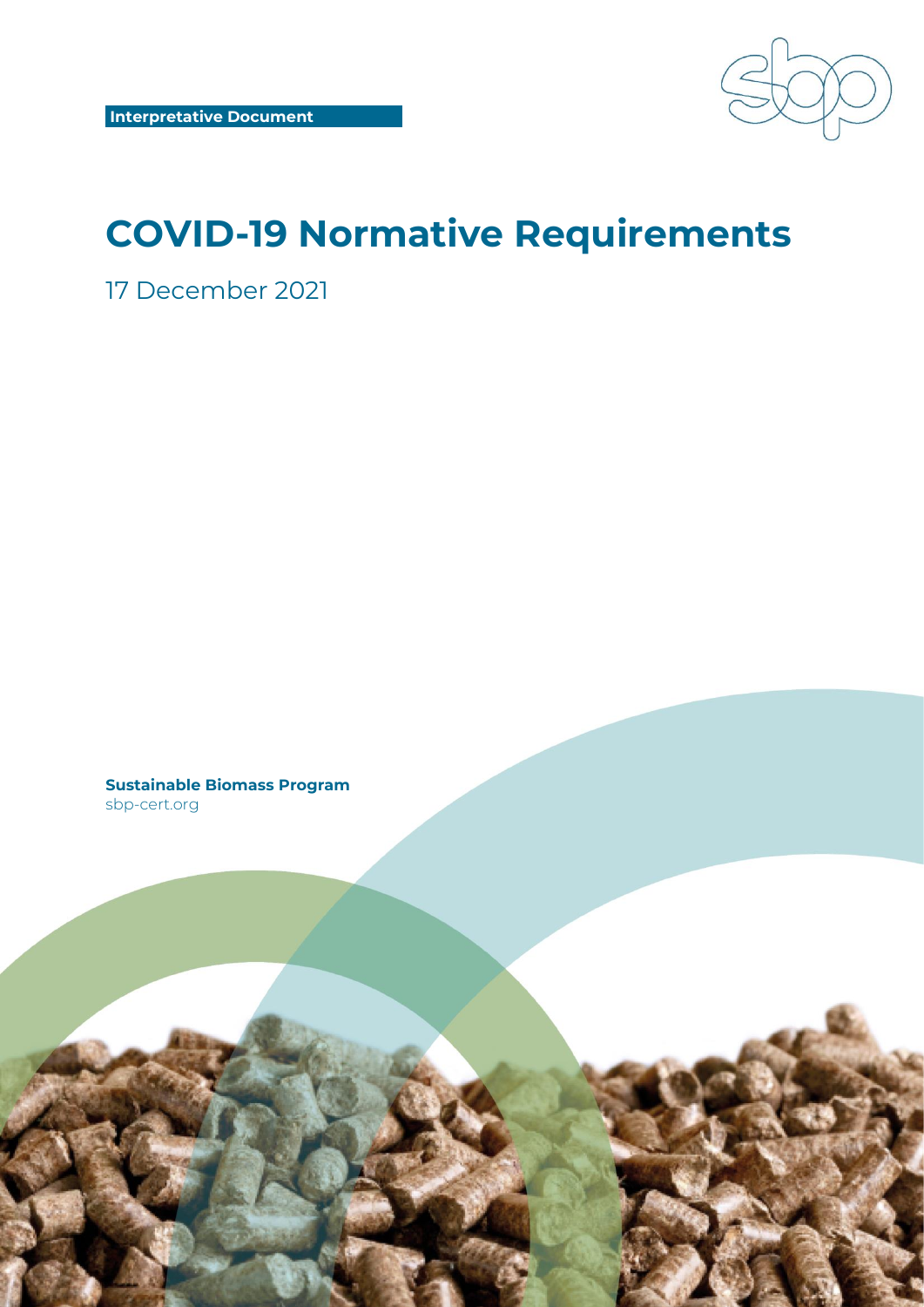

For further information on the SBP certification system and to view the full set of documentation see www.sbp-cert.org

#### **This document replaces SBP normative documents:**

– COVID-19: Normative Requirements 27 September 2021

COVID-19: Normative Requirements 17 December 2021 effective from 01 January 2022\*

Formal status of document: Active

Approved by: CEO

Scheduled revision date: 30 September 2022

SBP contact information. T: +371 292 033 88; E: info@sbp-cert.org

\* **Standard effective date:** SBP-certified organisations may implement this document and assessments may be conducted against it from the date of publication, 17 December 2021. All audits shall be conducted against this document from 01 January 2022.

#### **Document history**

22 April 2020: published 22 April 2020

- 29 June 2020: published 29 June 2020
- 30 September 2020: published 30 September 2020
- 15 December 2020: published 15 December 2020
- 30 March 2021: published 30 March 2021
- 18 June 2021: published 18 June 2021
- 27 September 2021: published 27 September 2021
- 17 December 2021: published 17 December 2021

In the case of inconsistency between translations, the official English language version shall always take precedence.

SBP welcomes comments and suggestions for changes, revisions and/or clarifications on all of its Standards documentation. Please contact: info@sbp-cert.org

© Copyright Sustainable Biomass Program Limited 2020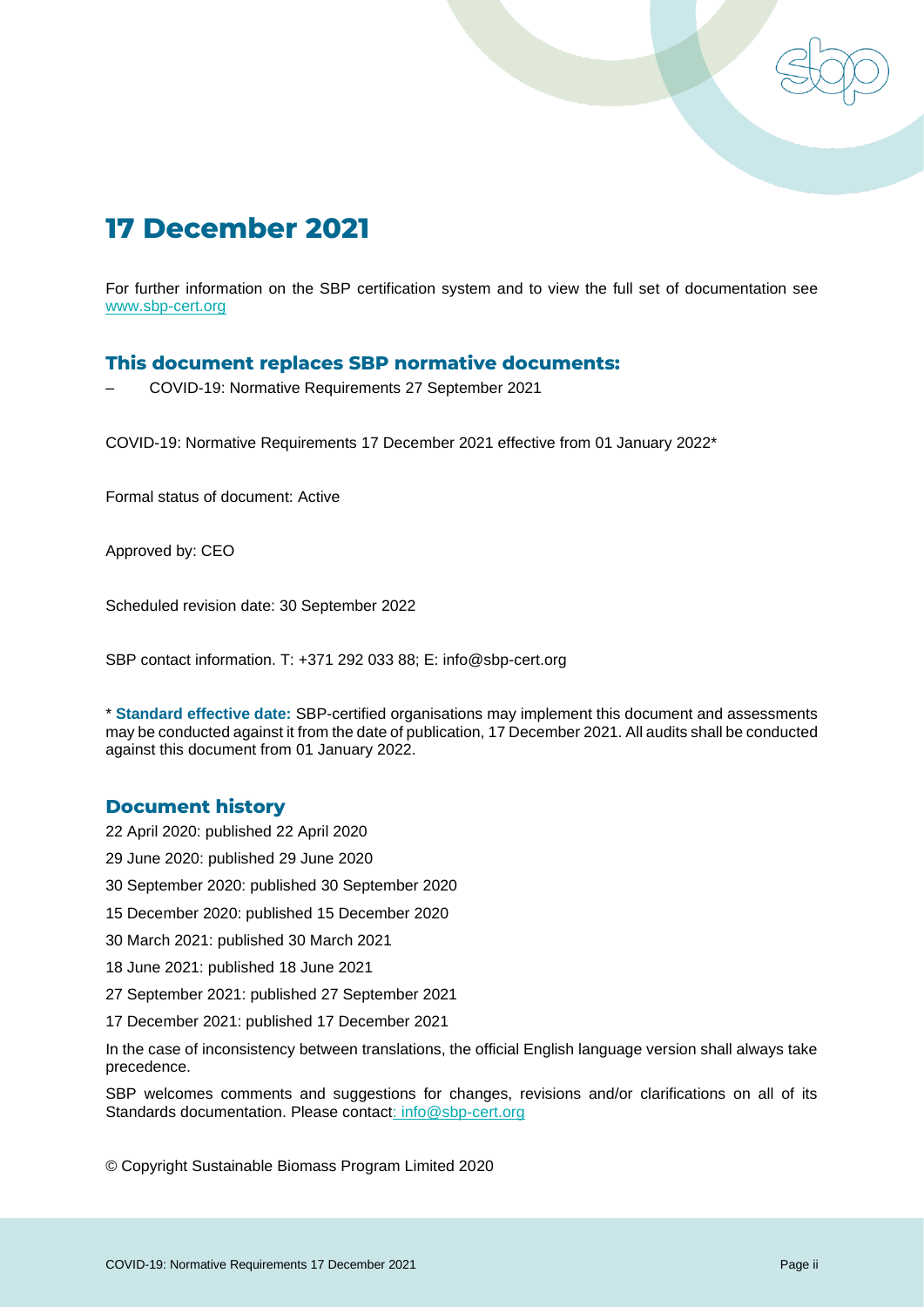# <span id="page-2-0"></span>**Contents**

| <b>Contents</b>                                                                                             |                                                                                      | iii.         |
|-------------------------------------------------------------------------------------------------------------|--------------------------------------------------------------------------------------|--------------|
| $\blacktriangleleft$                                                                                        | <b>Background</b>                                                                    | 1            |
| $\mathbf{2}$                                                                                                | <b>Definitions</b>                                                                   | $\mathbf{2}$ |
| $\mathbf{3}$                                                                                                | <b>Reference documents</b>                                                           | 3            |
| $\overline{\mathbf{4}}$                                                                                     | <b>General requirements</b>                                                          | 4            |
| 4.1 General requirements for surveillance and re-certification audits scheduled until 31 December 2022<br>4 |                                                                                      |              |
|                                                                                                             | 4.2 General requirements for main assessment audits scheduled until 31 December 2022 | 4            |
|                                                                                                             | 4.3 Requirements for CBs conducting any audits scheduled until 31 December 2022      | 5            |
|                                                                                                             | 4.4 Requirements for retaining records                                               | 6            |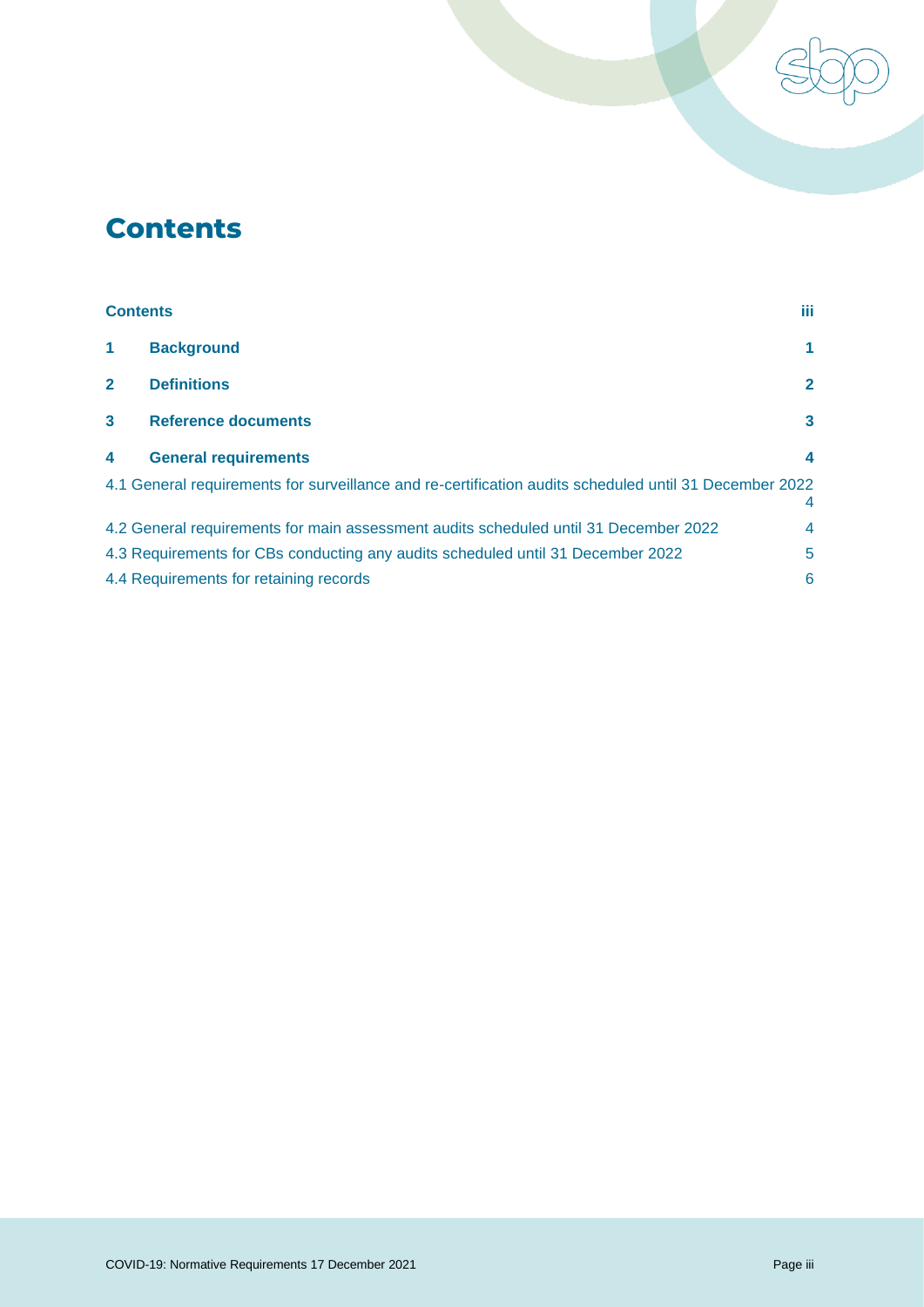<span id="page-3-0"></span>

This document is an excerpt of the Normative Interpretations. It covers normative requirements for certification audits during the COVID-19 pandemic for Certification Bodies (CBs) providing SBP certification. This includes audits of Biomass Producers (BP), Traders and End-users and associated Chain of Custody (CoC) systems. The approach taken includes remote auditing and extension of time periods.

**This interpretation only applies to audits in situations where:**

**– CBs assess there is a health risk involved in implementing an on-site audit; or – auditors are prevented from conducting an on-site audit due to travel restrictions.**

These requirements apply to audits scheduled until 31 December 2022, and to certificates with validity expiring to 31 December 2022.

SBP will continue to monitor the situation and revise the guidance, including extending or reducing timeframes, as required.

This interpretation will be reviewed by SBP no later than 30 September 2022.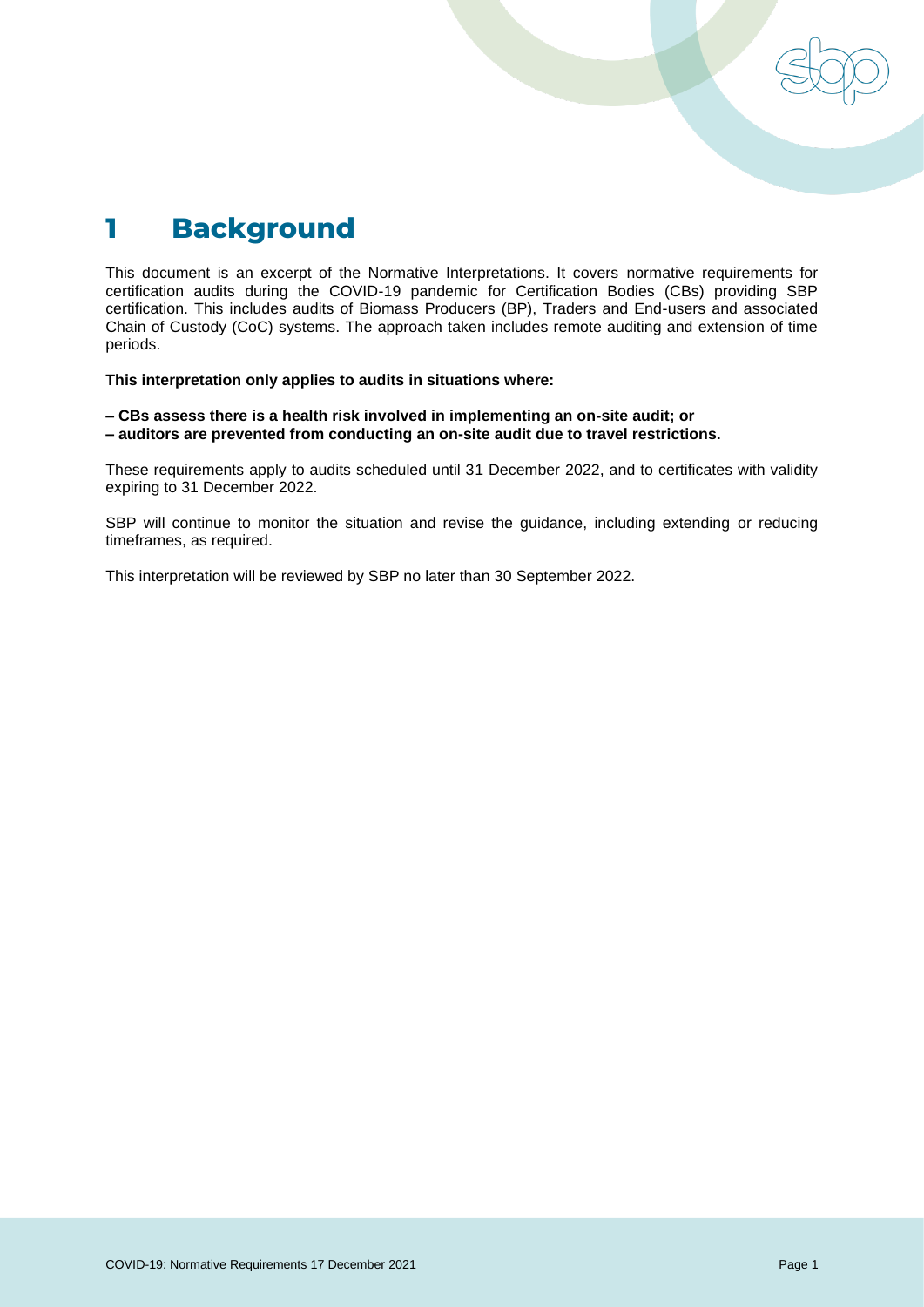

# <span id="page-4-0"></span>**2 Definitions**

**Remote audit:** An audit where Information and Communication Technology (ICT) (Reference IAF MD 4:2018) is used for auditing purposes to replace on-site audit activities.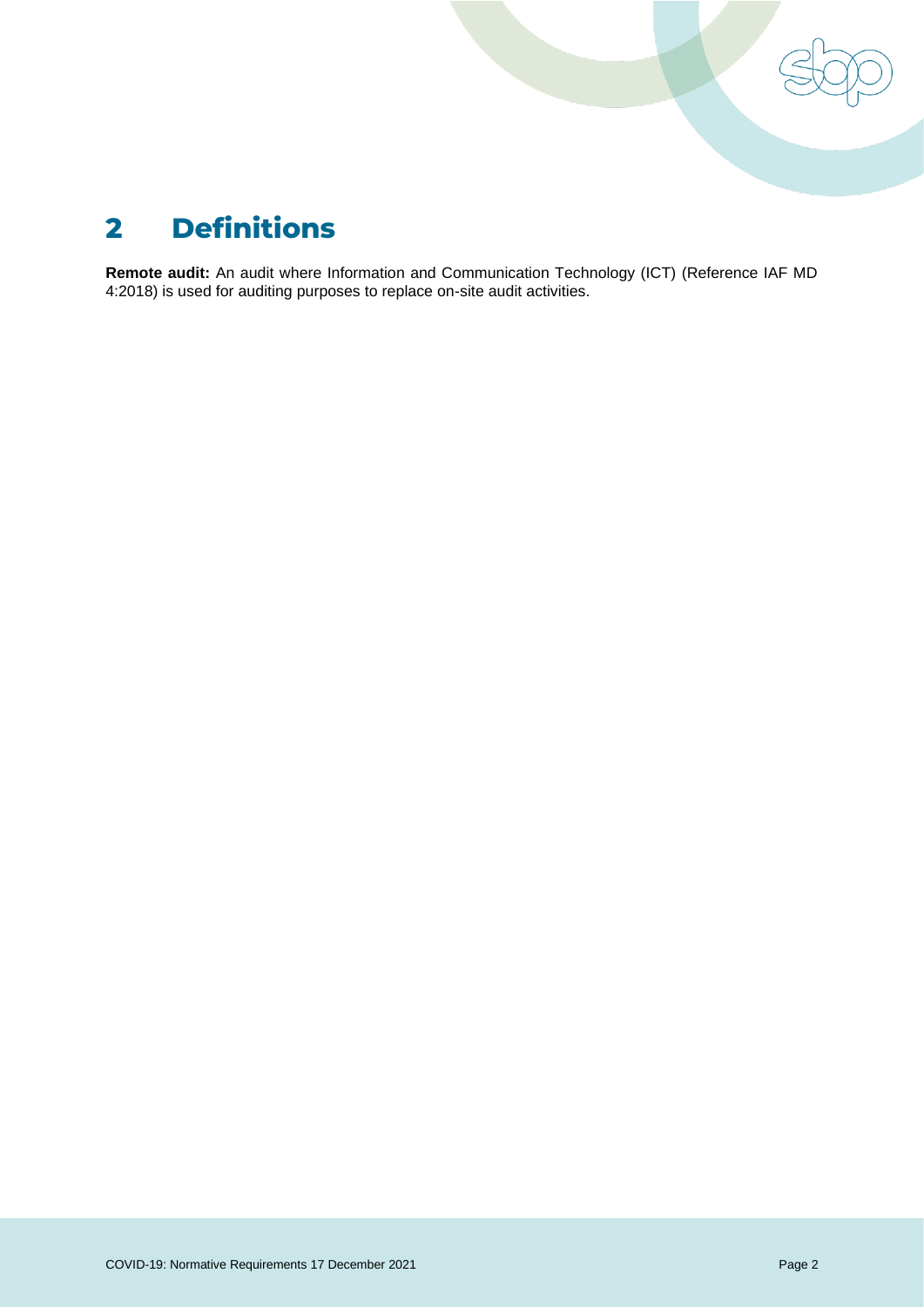

# <span id="page-5-0"></span>**3 Reference documents**

SBP Framework Standard 3: Certification Systems. Requirements for Certification Bodies Version 1.0

IAF Informative Document on the Management of Extraordinary Events or Circumstances Affecting ABs, CABs and Certified Organizations (IAF ID 3: 2011 - Issue 1)

ISO 19011:2018 Guidelines for auditing management systems

IAF MD 4:2018 IAF MD for the Use of ICT for Auditing/Assessment Purposes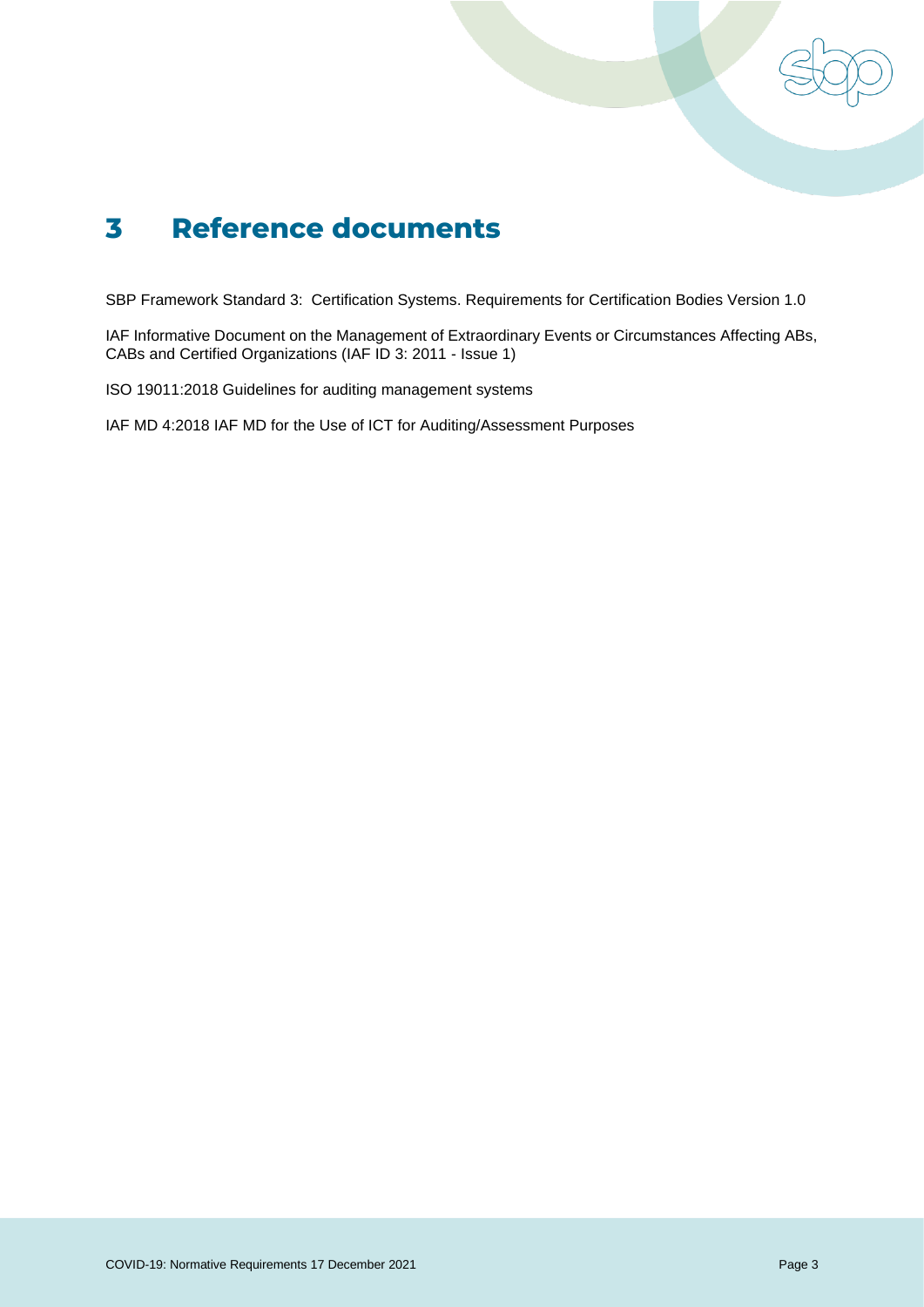# <span id="page-6-0"></span>**4 General requirements**

## <span id="page-6-1"></span>**4.1 General requirements for surveillance and recertification audits scheduled until 31 December 2022**

4.1.1 For BPs with Supply Base Evaluations (certificates including Standard 1 in the scope) these audits may be undertaken in two parts.

4.1.1.1 Part 1 – A remote audit requiring the client to confirm:

- a) Any significant changes since the last audit;
- b) Any systematic failures since the last audit; and
- c) Receipt of any complaints or stakeholder comments since the last audit.

4.1.1.2 The remote audit shall be planned together with the other surveillance activities so that the certification body can maintain confidence that the client's certified management system continues to fulfil requirements between recertification audits.

4.1.1.3 Part 2 – On-site audit (where required under SBP Framework Standard 3) within six (6) months after the audit field work target date.

4.1.1.4 The Part 2 on-site audit shall be planned at the time of the remote audit, its implementation shall be subject to the policy and processes specified in 4.4.1 and formal travel restrictions.

Note: A certificate may be re-issued after successful completion of a Part 1 remote re-certification audit.

4.1.2 Scope extensions, surveillance and re-certification audits may be completed solely by remote methods for the following certificate scopes:

a) Trader

b) End-user

c) Biomass Producer without Supply Base Evaluation (where the scope of certification does not include Standard 1)

d) Biomass Producer with Supply Base Evaluation where all Standard 1 indicators are evaluated as low risk.

Note: Scope extensions for the Supply Base Evaluation of a Biomass Producer (where the scope extension includes Standard 1 and not all indicators are low risk) shall be completed in compliance with 4.2.1 (scope extension to add an SBE requires an on-site audit prior to scope extension).

Note: The CB shall not use solely remote audit methods for more than two consecutive audits unless the remote audit is permitted in Standard 3 Instruction Note 3C (e.g. traders without physical possession or sales offices).

#### <span id="page-6-2"></span>**4.2 General requirements for main assessment audits scheduled until 31 December 2022**

4.2.1 An on-site audit is required as part of a main assessment prior to issuing a new certificate to a Biomass Producer where the certification scope **includes** a Supply Base Evaluation (Standard 1). A remote audit may form part of the main assessment.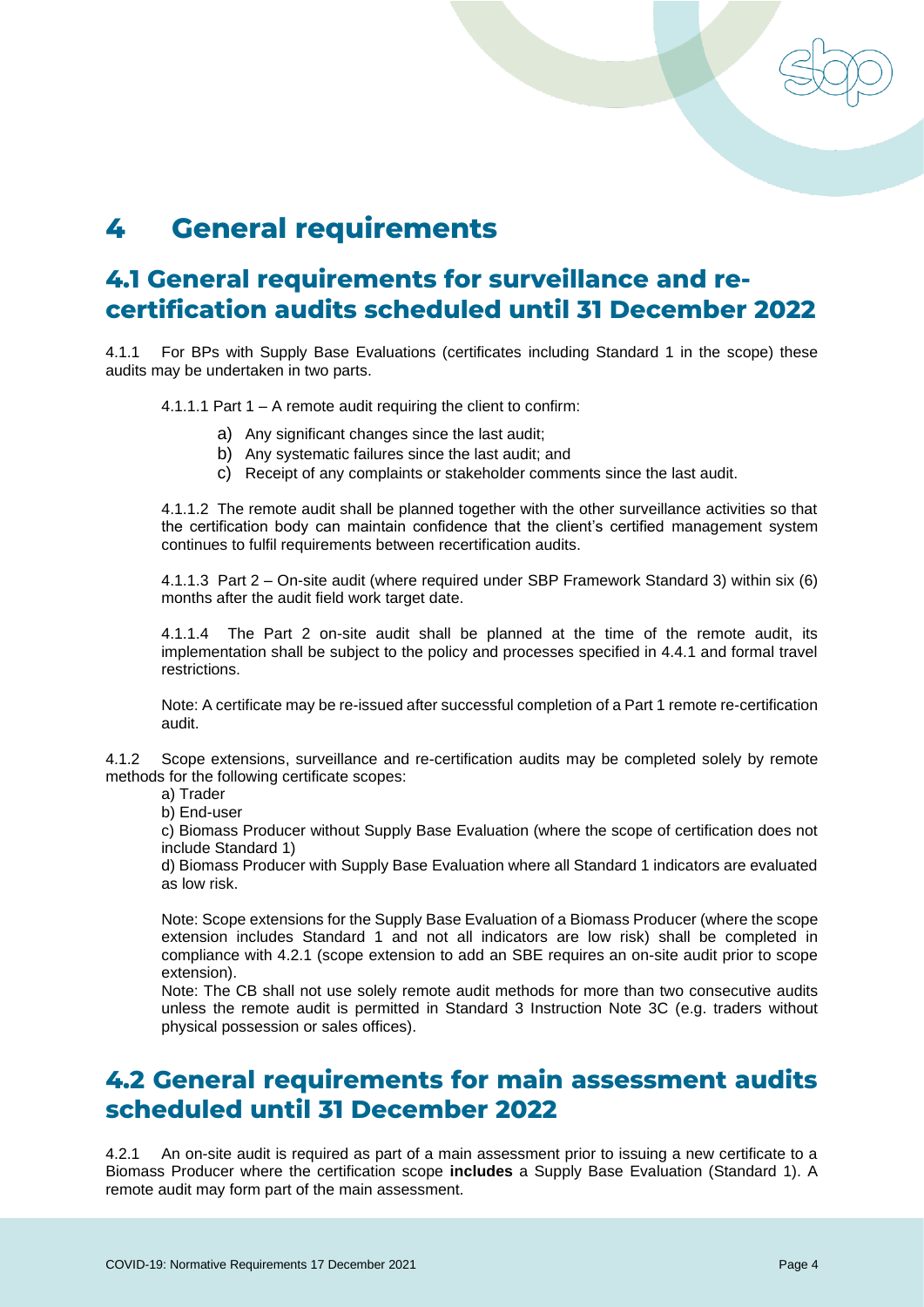

4.2.2 The main assessment prior to issuing a new certificate to a Biomass Producer where the scope **does not include** a Supply Base Evaluation (where the scope of the certificate does not include Standard 1) may be completed by remote audit. An on-site surveillance audit which is additional to the annual surveillance audit requirements is required within six (6) months of the last date of the remote audit. Future surveillance audits shall be scheduled based on the last date of the remote audit.

4.2.3 The main assessment prior to issuing a new certificate to a Trader or End-user may be completed by remote audit.

4.2.4 For main assessment audits undertaken by remote audit the CB shall ensure that the certificate holder notifies the CB immediately when any claims are made in the DTS. Until an on-site audit is completed, the CB shall review the first 10 DTS claims made by the certificate holder within 7 days of each of those claims being made.

### <span id="page-7-0"></span>**4.3 Requirements for CBs conducting any audits scheduled until 31 December 2022**

4.3.1 The CB shall establish a documented policy and process, outlining the steps it intends to take where:

- a certified organisation is affected by the COVID-19 event; or
- the COVID-19 event affects the ability of the CB to undertake certification activities.

4.3.2 This documented policy and process shall include an assessment for each audit of the risks of continuing certification. This policy shall also ensure confidentiality, competence of the audit team regarding ICT, adequacy of the ICT available for the auditor/ audit and for each type of audit activity, maintenance of appropriate records, adequate level of sampling, adequacy of audit duration.

4.3.3 The guidance in IAF ID 3: 2011 - Issue 1 section 3. "Extraordinary event or circumstance affecting a certified organisation" shall be applied.

4.3.4 Corrective actions for open non-conformities can be verified by audit techniques other than onsite verification in cases where the CB has assurance that these other techniques show sufficiently clear evidence to conduct the verification.

4.3.5 For valid certificates that have corrective actions pending verification, the verification deadline may be extended by a period of no more than three months, which should then be reviewed as the threemonth period comes to an end, based on the current travel and medical advice.

4.3.6 The CB shall immediately inform SBP of any material changes affecting a certificate, e.g. not being able to conduct a remote audit or difficulty in conducting a part 2 on-site audit within the required timelines (i.e. part 2 audit per 4.1.1.3 or an additional on-site surveillance audit in accordance with 4.2.2). The information should include a detailed description of the situation and be provided in a timely manner.

4.3.7 CBs shall cooperate with ASI in the implementation of the guidance under IAF ID 3: 2011 - Issue 1 section 4. "Extraordinary event or circumstance affecting the CAB."

4.3.8 CBs shall implement IAF MD 4:2018 IAF MD for the Use of ICT for Auditing/Assessment Purposes.

4.3.9 In any case the CB shall always conduct opening and closing meetings for all audits, whether remote or on-site.

4.3.10 The CB shall provide SBP with information requested by SBP (including certificate name, scheduled remote audit dates and if appropriate on-site audit dates) before a remote audit is undertaken.